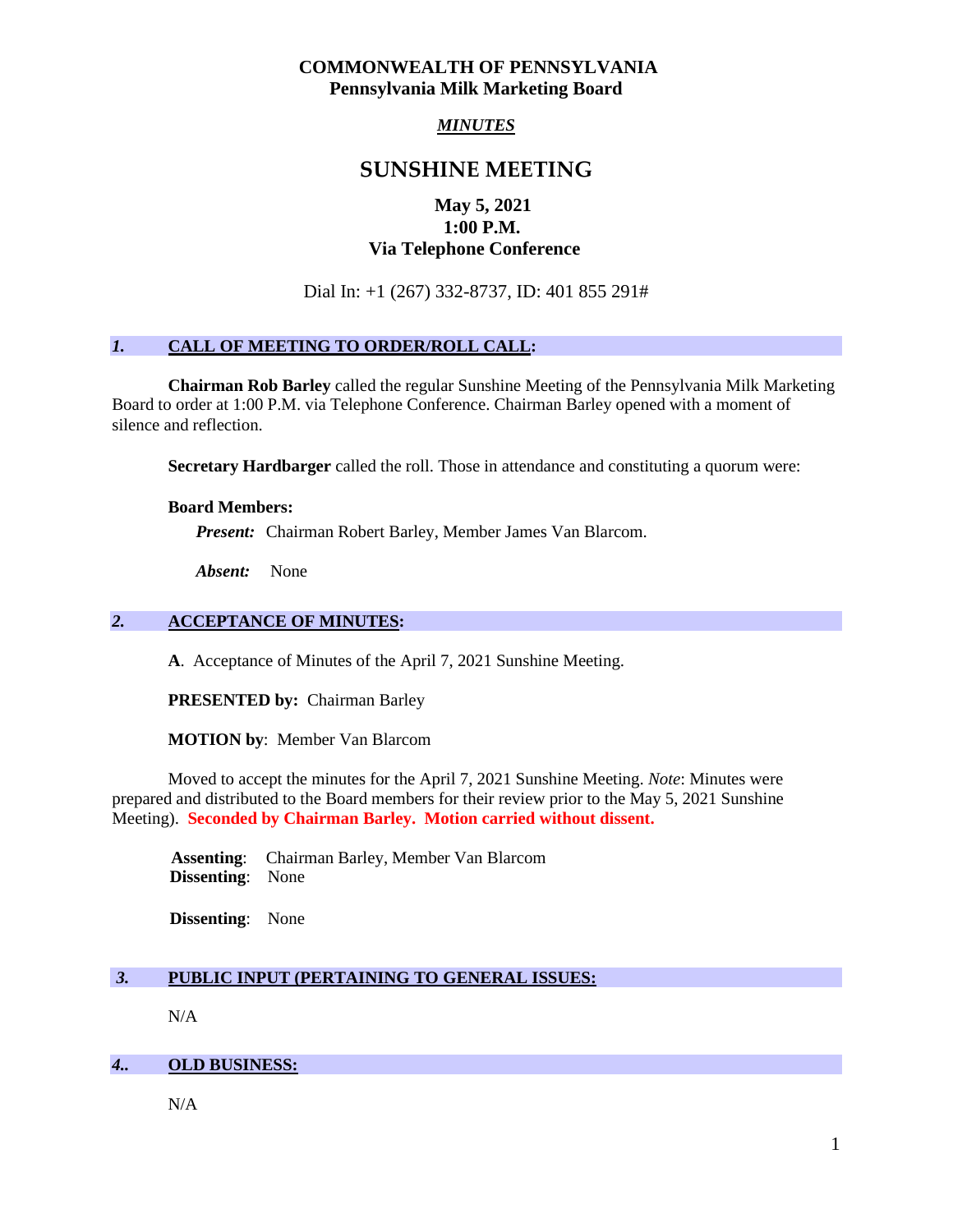1. 7 Pa Code sec. 143.15

#### **MOTION by:** Member Van Blarcom

Moved to approve the 7 Pa Code sec 143-15 for publication of the Coop line item regulation. Seconded by Chairman Barley. Motion carried without dissent.

 **Assenting**: Chairman Barley, Member Van Blarcom  **Dissenting**: None

2. Sunshine Meeting dates for fiscal year 2021-2022

| Wednesday, July 7, 2021      | $8:00 AM - 4:00 PM$ | Room 202 |
|------------------------------|---------------------|----------|
| Wednesday, August 4, 2021    | $8:00 AM - 4:00 PM$ | Room 202 |
| Wednesday, September 1, 2021 | $8:00 AM - 4:00 PM$ | Room 309 |
| Wednesday, October 6, 2021   | $8:00 AM - 4:00 PM$ | Room 309 |
| Wednesday, November 3, 2021  | $8:00 AM - 4:00 PM$ | Room 202 |
| Wednesday, December 1, 2021  | $8:00 AM - 4:00 PM$ | Room 309 |
| Wednesday, January 5, 2022   | $8:00 AM - 4:00 PM$ | Room 309 |
| Wednesday, February 2, 2022  | $8:00 AM - 4:00 PM$ | Room 309 |
| Wednesday, March 2, 2022     | $8:00 AM - 4:00 PM$ | Room 309 |
| Wednesday, April 6, 2022     | $8:00 AM - 4:00 PM$ | Room 309 |
| Wednesday, May 4, 2022       | $8:00 AM - 4:00 PM$ | Room 309 |
| Wednesday, June 1, 2022      | $8:00 AM - 4:00 PM$ | Room 309 |
|                              |                     |          |

**DISCUSSION:** Chairman Barley presented the next fiscal year dates for the Sunshine meetings in 2021-2022. He stated he has a conflict with the August 4, 2021 date. A date change will be reflected at the next Sunshine Meeting.

#### **MOTION by:** Member Van Blarcom

Moved to approve the next fiscal year dates as presented. Seconded by Chairman Barley. Motion carried without dissent.

 **Assenting**: Chairman Barley, Member Van Blarcom  **Dissenting**: None

3. Petition from PADC regarding cooperative procurement costs.

**DISCUSSION**: Chairman Barley presented the Petition from PADC to hold a hearing regarding the cooperative procurement cost, under OGO 1010 for all marketing areas.

**MOTION by:** Member Van Blarcom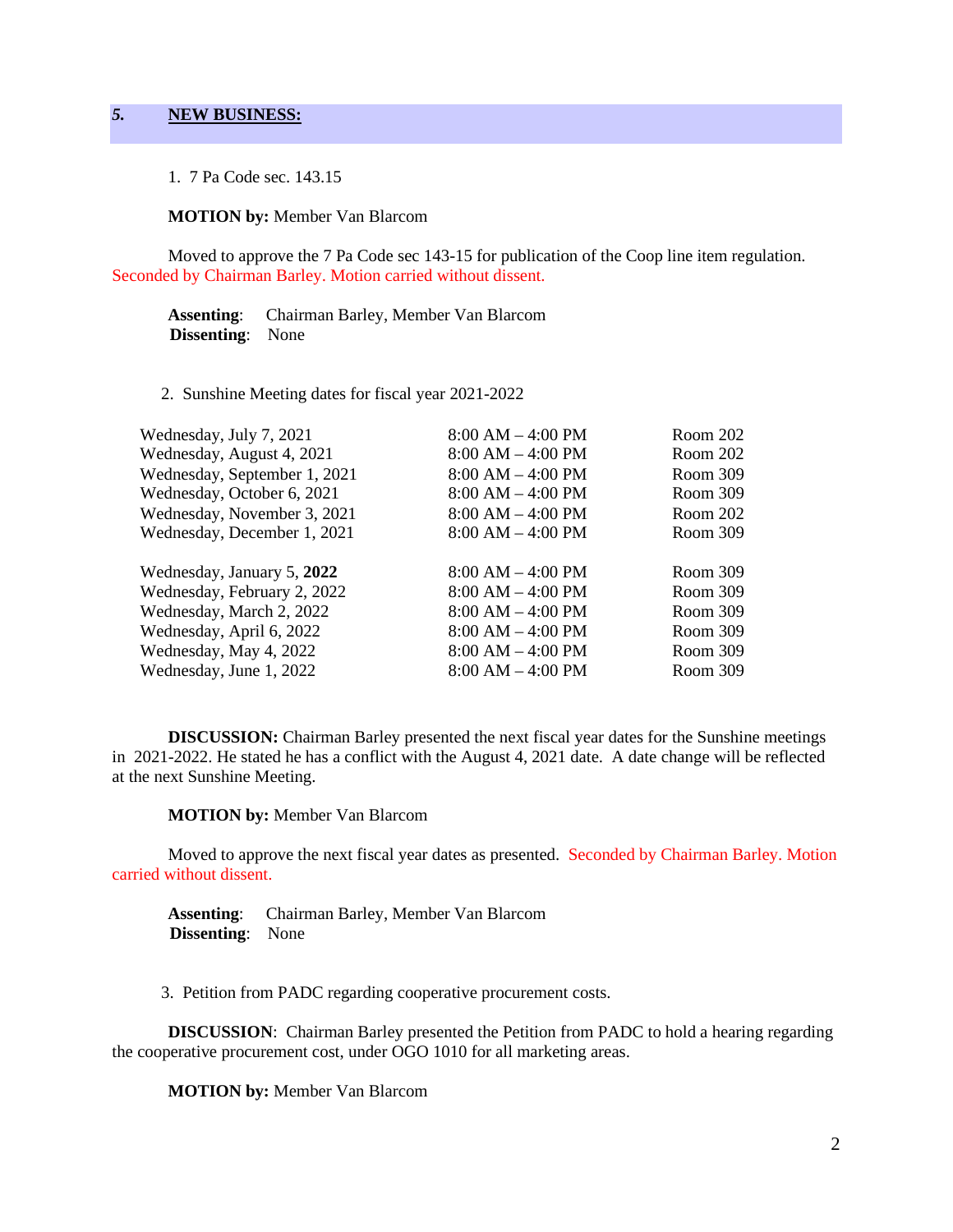Moved to approve the Petition from PADC regarding cooperative procurement costs. Seconded by Chairman Barley. Motion carried without dissent.

 **Assenting**: Chairman Barley, Member Van Blarcom  **Dissenting**: None

## *6.* **REPORT OF CHIEF COUNSEL:**

**DISCUSSION:** Attorney Eberly reiterated the regulation items presented and just approved by the Board, for the publication in the PA Bulletin on May 22nd and will be in effect for October. The proposal regulation pending, the final form will be submitted early next week, in time for it to be on the June 17, Independent Regulatory Review Commission meeting agenda.

#### *7.* **LEGAL CASE DISPOSITIONS**

N/A

#### *8.* **LICENSE APPLICATIONS:**

1. Bellissimo Distribution LLC DBA Greco and Sons of PA; Pennsylvania Macaroni Co. Subdealer

#### **PRESENTED by**: Attorney Petrascu

**DISCUSSION:** Attorney Petrascu presented that Belissimo Distribution LLC DBA Greco and Sons of PA; Pennsylvania Macaroni Co. has submitted an application for a subdealer license for 2020- 2021. Applicant will purchase packaged milk/cream for resale to restaurants and stores, in Area 6. A bond has been provided. Appropriate staff has reviewed the application to ensure that adequate forms and fees have been received and are in order, and that the applicant has met the requirements of the Milk Marketing Law. Board Staff recommends approval, and with Board approval of this application, a subdealer license will be issued.

#### **MOTION by:** Member Van Blarcom

Moved to approve a subdealer license to Bellissimo Distribution LLC DBA Greco and Sons of PA; Pennsylvania Macaroni Co. as presented. **Seconded by Chairman Barley. Motion carried without dissent.**

**Assenting**: Chairman Barley, Member Van Blarcom **Dissenting**: None

#### *9***. REMINDERS:**

**PRESENTED by**: Chairman Barley

| <b>MEETING</b> (s)       | DATE              | TIME        | <b>ROOM</b>     |
|--------------------------|-------------------|-------------|-----------------|
| Regular Sunshine meeting | Wed. June 2, 2021 | $1:00$ P.M. | Telephone Conf. |